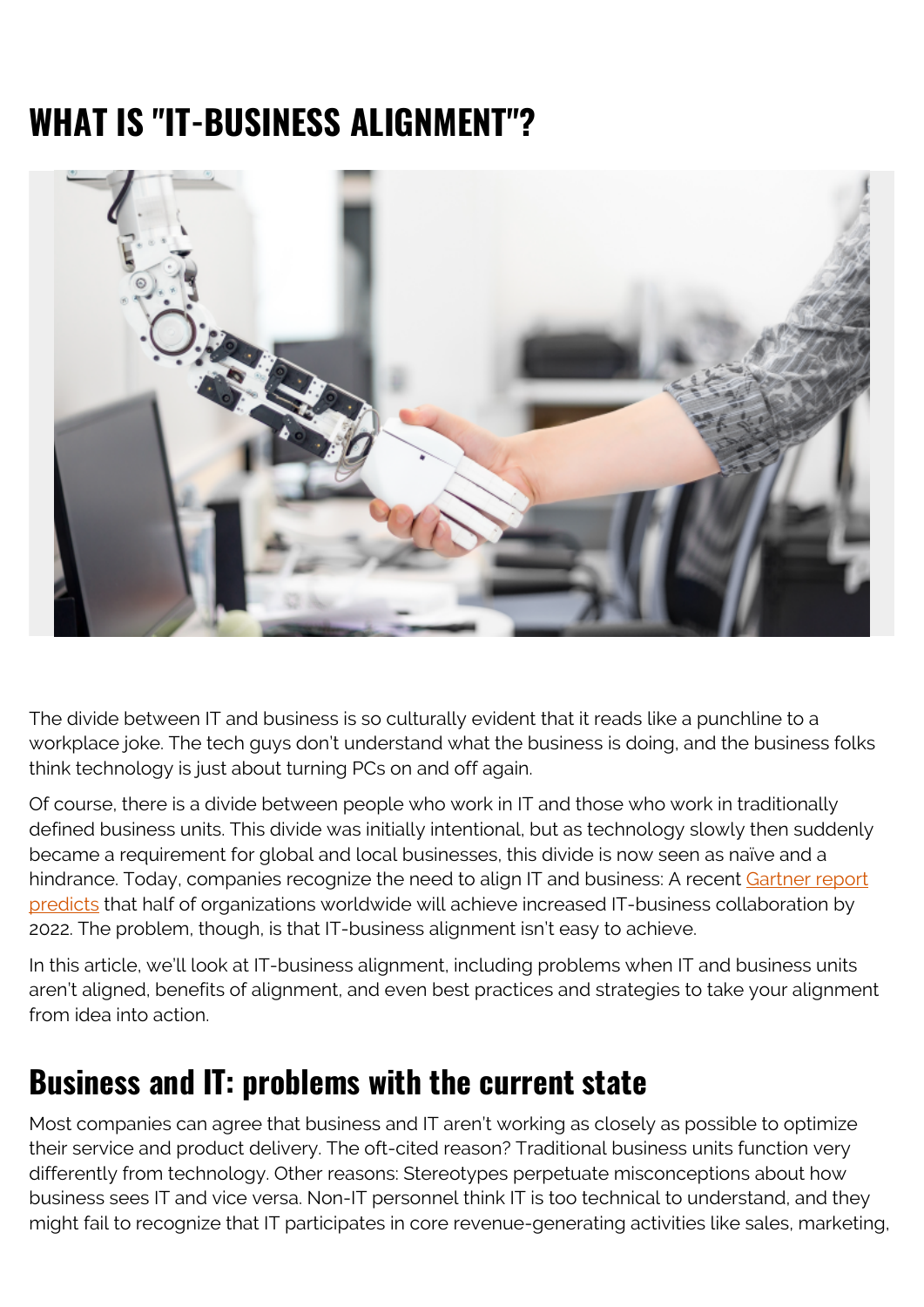customer service, etc.

Though these stereotypes are changing in the  $21<sup>st</sup>$  century, different disciplines do have inherently different cultures, objectives, incentives, languages, and skillsets. It's how writing makes sense to some people, and others are more comfortable working with numbers and spreadsheets.

Despite the elevation of roles like [CTOs and CIOs](https://www.cio.com/article/3268015/state-of-the-cio-2018-it-business-alignment-finally-gets-real.html), tech leadership continues to report significant struggles when attempting to collaborate with business units. You might easily recognize a problematic IT-business relationship. Indicators that these differences are hurting your company often show up in problems like:

- Under-performance and/or limited success
- Expensive investments with poor ROI
- Bottlenecks that hinder service delivery, perhaps via slow or buggy deployments
- Stumbling blocks (perhaps outright fighting) between processes and solutions
- Confused or lackluster customer service
- Poor communication and support for end users and potential customers

Every organization today must become a technology business, no matter what product or service you offer. This shift is inevitable, and with it comes [the concept](https://www.signavio.com/post/importance-of-business-and-it-alignment/) of IT-business alignment: that IT enables business and business drives IT efforts. Neither is less necessary; both are revenuegenerating.

#### **Defining "alignment" for IT and business**

The concept of aligning IT and business is rooted in [the longstanding reality](https://en.wikipedia.org/wiki/Business-IT_alignment) that the tech side and the business folks were unable to bridge their knowledge, skills, and communication gaps to really work in tandem to support successful [service delivery](https://blogs.bmc.com/blogs/itil-service-delivery/). Alignment might feel soft and squishy, like company culture—but IT experts say that's the wrong approach to aligning IT and business. So, how should we be thinking about alignment?

Think about [quantifying](https://www.hellosign.com/blog/information-technology-strategy-frameworks-planning-for-the-future) what business and IT bring the company—when they work alone and when they work together. The lynchpin is the understanding that when IT and business work in tandem, as partners, both will achieve more. The most successful organization create a unified team, using the best of all available skills and resources so that each employee gets to work smarter. And every customer gets a better experience.

## **Benefits of aligning IT and business**

Aligning IT and business results in countless benefits:

- Reduce IT expenses (at least 10% of IT spending does not benefit business goals)
- Increase collaboration
- Gain visibility into problem areas
- Improve ROI by fine-tuning investments
- Speed up time-to-market
- Synchronize all units to become agile
- Upskill your industry and employee knowledge
- Achieve your strategy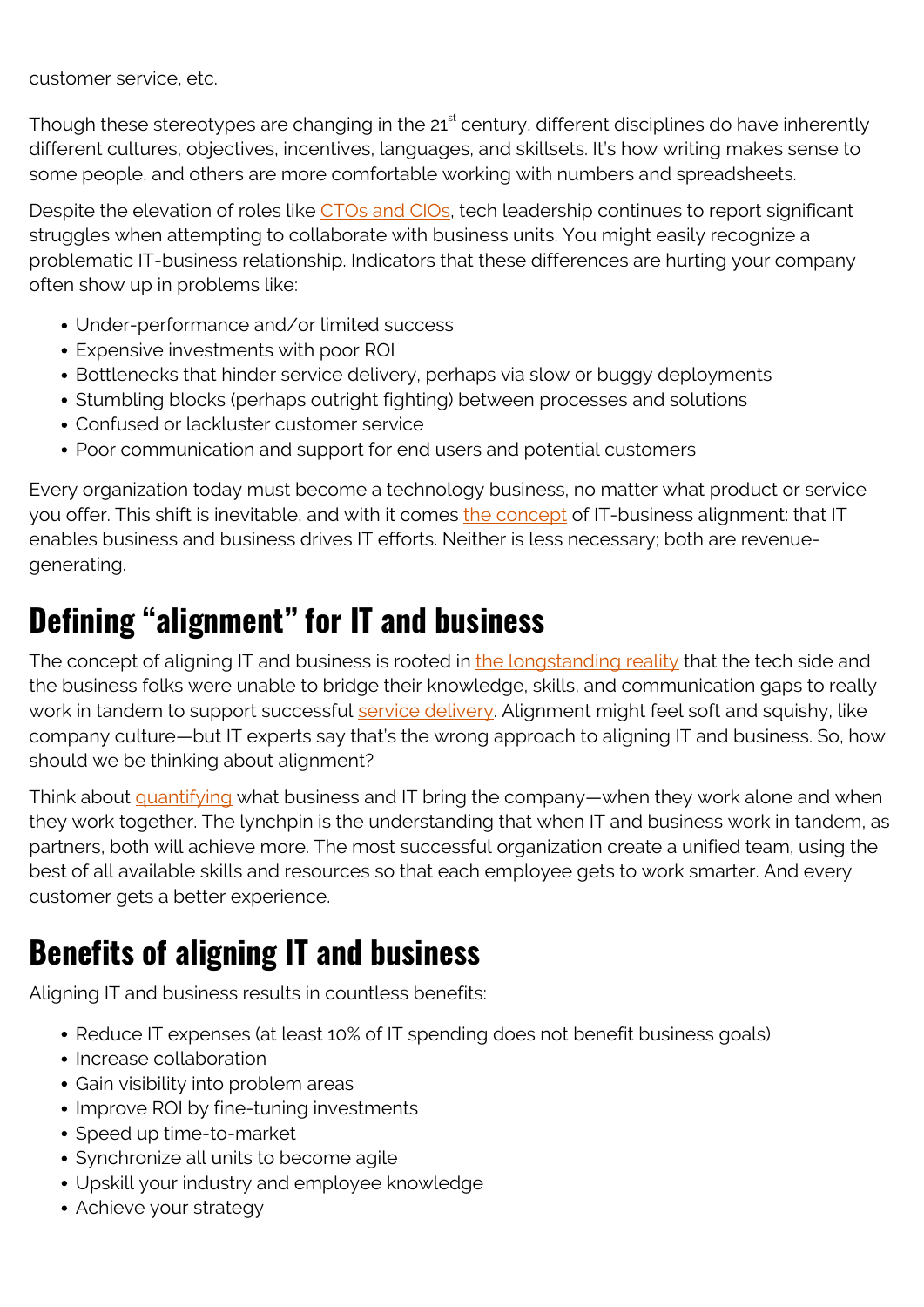Make smarter decisions in every area: infrastructure design, application lifecycles, planning and budgeting, marketing and sales, outsourcing, staffing, partnerships and vendors, etc.

All these benefits result in top customer experiences, boosting your bottom line.

#### **Achieving IT-business alignment: best practices**

Talking about alignment and achieving it are two separate things. Achieving true IT-business alignment is difficult primarily because it's cultural. Culture changes might seem easy—hang up value-based posters, encourage department meet-and-greets—but those efforts rarely succeed.

Instead, achieving alignment requires strategy. And that strategy should be an iterative process: define one change, put it in place, watch it perform, and decide whether to tweak it. Consider the Plan-Do-Check-Act cycle to implementing change.



Continuous improvement using the Plan, Do, Check, Act (PDCA) cycle

To align IT and business, consider these best practices:

**Change your thinking, change your doing.** Most companies are siloed, so marketing experts rarely work with IT, and both teams rarely see how sales talks with customers. Instead, think of all your business units, including tech, in a continuous, strategic loop. Changing your thinking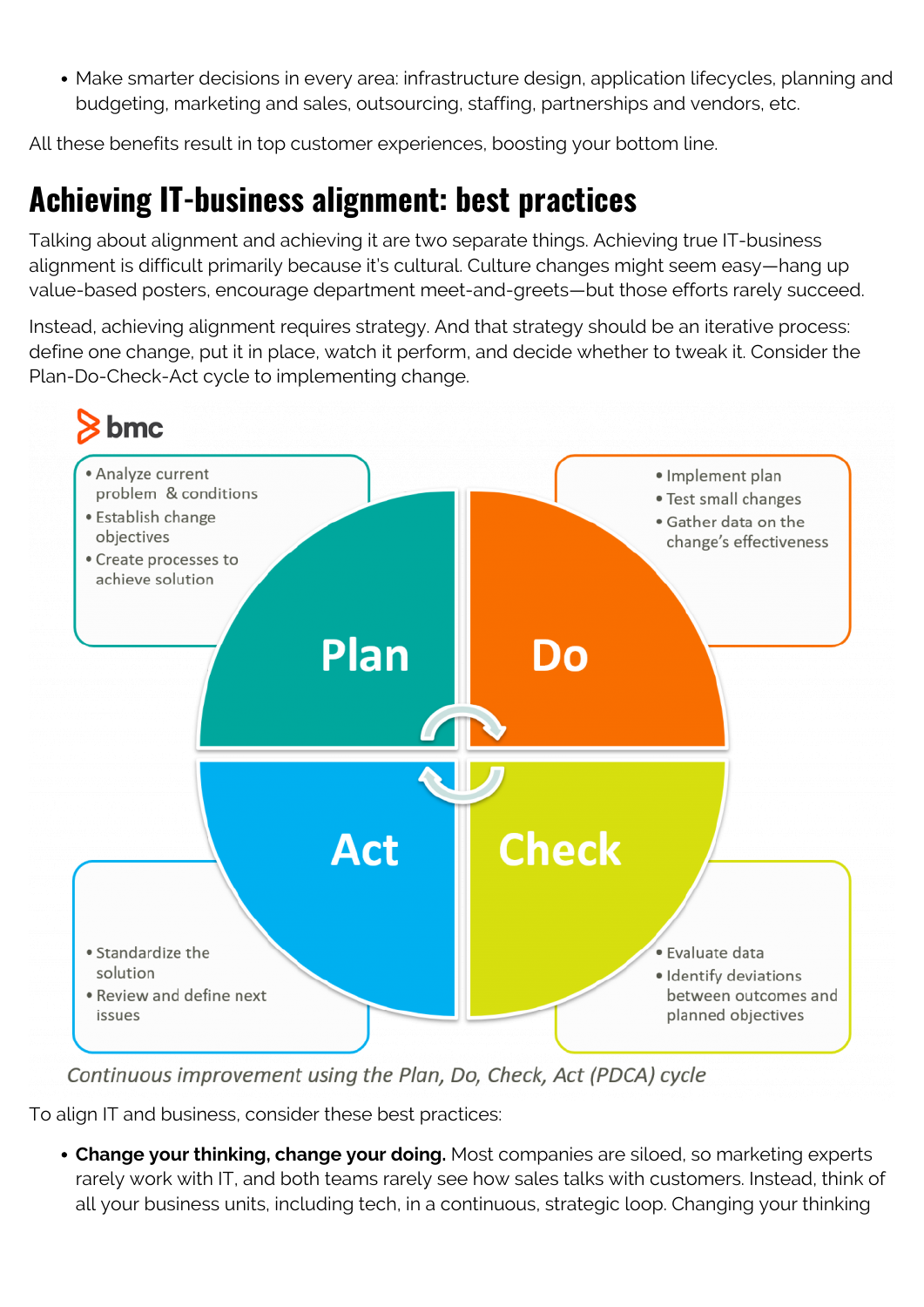means teams begin to understand other teams, so they can function better: increasing efficiency, reducing risk.

- **View IT as an instrument for business transformation.** If you're asking how IT can *support* others business units like sales, product development, and marketing, you're still following a siloed approach. Instead, add IT to those other business units: each one is equally capable of transforming the business. Integrate teams to combine business units. Explore revenue streams that IT itself can directly impact.
- **Make the customer experience the #1 factor.** Every single business unit, person, and task should be working to improve the customer experience. Aligning everyone under common language and goals that directly support the customer makes it easier to break down traditional discipline silos. Sales talks directly to customers, of course, but so do marketers and product developers. Make sure your tech teams also focus directly on the customer.
- **Use a single language.** Every industry and every company has its own lingo. While business units understand other BUs and tech-minded personnel get other tech minds, separate languages tend to keep them separate. Help demystify what every team does: start by standardizing your company language across all teams.
- **Be equally transparent to all departments.** Continuing the theme of unnecessary mysteries, executive and management decisions should be transparent (as much as possible). What are good investments the company is making? What investments panned out poorly? A good way to know if one or several teams don't have this clarity is to see whether they agree with or understand a recent managerial or executive decision. If it seems like the CTO simply trusted his gut or your manager played favorites, that's a big clue that you're not being as transparent as your staff needs.
- **Rotate IT and business employees to encourage understanding.** A simple in-house mentorship program supports IT and business employees in bridging the IT-business gap. Put a salesperson in with a dev team, and sit a help desk agent with the marketing team for a few weeks—the cross-cultural learning will result in better understanding that will close the gap. Those inter-discipline relationships also broaden thinking, resulting in innovation.
- **Promote a vibrant, inclusive culture**. Company culture isn't the single key to achieving alignment, but it's one component. Stop holding sales-only happy hours or ordering late-night pizza parties for only the help desk. Instead, promote inter-department exchange formally and informally. Schedule conversational events and speaking series. Use company money to encourage cross-functional meetings. Do this on a 1:1 level, buying lunch or coffee when an IT person and a business professional go out together, or offer extra budget dollars to do this on a team level.
- **Understand change in humans.** Take some time to learn how [humans accept change](https://blogs.bmc.com/blogs/lewin-three-stage-model-change/), and then look at [change management processes](https://blogs.bmc.com/blogs/itil-change-enablement/) that might inform what works for people—and what doesn't.
- **Create an alignment plan.** Before embarking ad-hoc on your alignment journey, consider some frameworks for turning your alignment efforts into an actionable strategy:
	- o [The Zachman Framework](https://blogs.bmc.com/blogs/zachman-framework/) shows how one complex idea can be translated to different people for different purposes.
	- o [Organizational Change Management \(OCM\)](https://blogs.bmc.com/blogs/organizational-change-management/) offers a way to re-organize your IT depending on your purpose—which, in our case, is to better align IT and business.